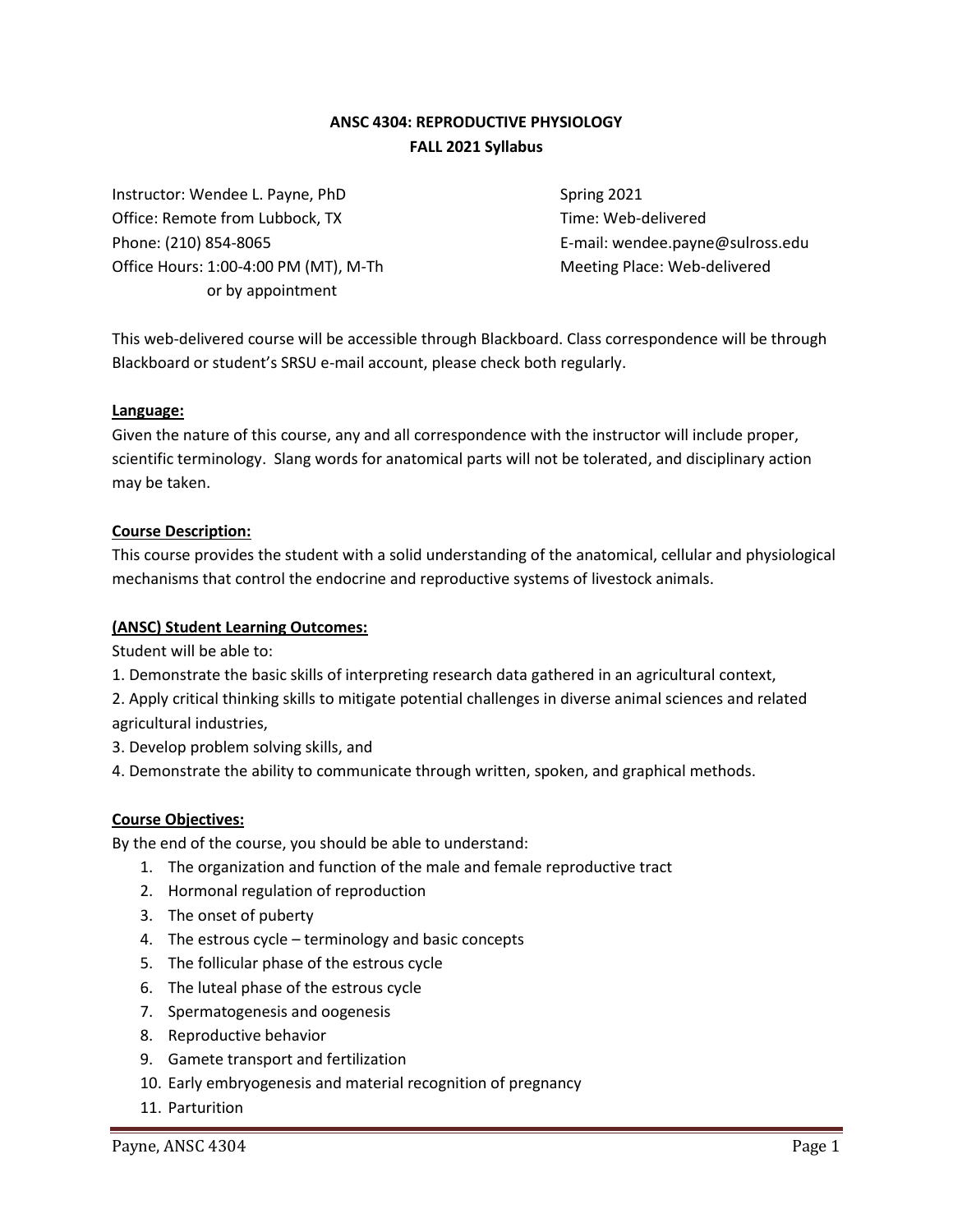## **Marketable Skills for Department of Animal Science:**

- 1. Knowledge of techniques and equipment for planting, growing, and harvesting food products (both plant and animal) for consumption, including storage/handling techniques.
- 2. Knowledge of plant and animal organisms, their tissues, cells, functions, interdependencies, and interactions with each other and the environment.
- 3. Understanding the implications of new information for both current and future problem solving and decision-making.
- 4. Using logic and reasoning to identify the strengths and weaknesses of alternative solutions, conclusions or approaches to problems.
- 5. Identifying complex problems and reviewing related information to develop and evaluate options and implement solutions. Communicating finding in both oral and written form at a level appropriate for the needs of the audience.

# **Departmental Projected Learning Outcomes:**

- 1. Demonstrate the basic skills of interpreting research data gathered in an agricultural context.
- 2. Apply critical thinking skills to mitigate potential challenges in diverse animal sciences and related agricultural industries.
- 3. Develop problem-solving skills, and demonstrate the ability to communicate through written, spoken, and graphical methods.

# **Textbook:**

Not required. The below textbook, which is the basis for this course, is not required for this course. However, it is encouraged that you find and reference a reasonably priced used textbook.



# *Applied Animal Reproduction*

6th Edition H. Joe Bearden, John W. Fuquay, Scott T. Willard ISBN: 9780131128316 2004 Pearson Hardback, 456 pages

# **Methods of Instruction:**

This course consists of online lecture sessions to provide the basic concepts related to animal reproduction. Information will be provided in a PowerPoint format, as well as recorded lecture videos; both will be available for downloading from Blackboard.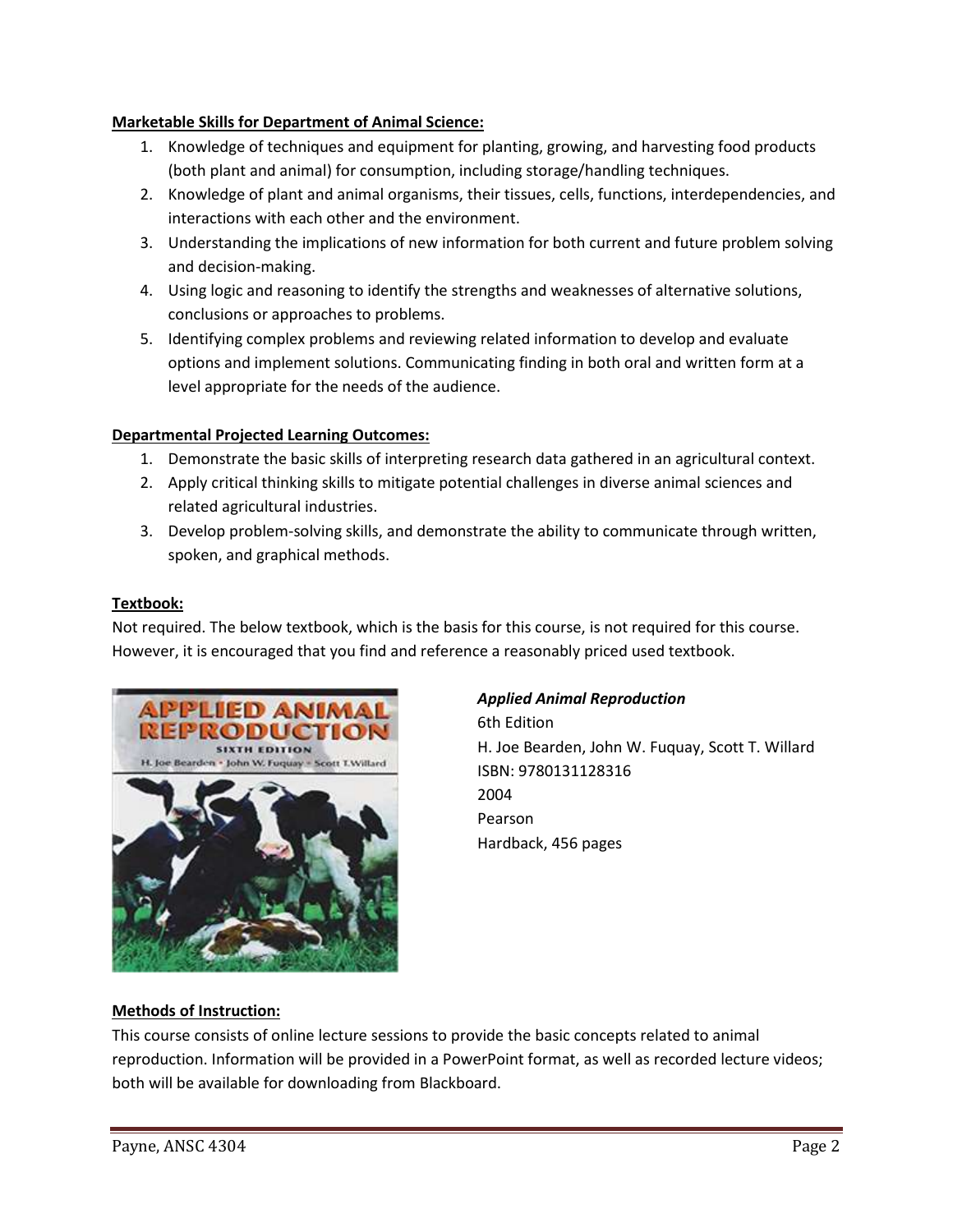### **Attendance and Absences:**

Attendance will not be taken. It is the student's responsibility to log into the associated Blackboard course, and download and study available course materials prior to the exams.

A student who intends to observe a religious holy day should make that intention known to the instructor prior to the absence. A student who is absent from classes for the observance of a religious holiday shall be allowed to take an exam following their return to classes; the exam will be rescheduled for a day and time mutually agreed upon by both the student and the instructor. Should the student fail to complete their rescheduled exam, the instructor reserves the right to award zero points for that exam.

Any student missing exams due to official school functions (i.e. athletics, judging teams, etc.) must make arrangements to make up their exam with the instructor *prior to leaving for their trip*.

### **Exams and Grading:**

4 Hourly Exams worth 100 points each = 400 points

1 Comprehensive Final Exam worth 100 points = 100 points

Students will have the option of dropping their lowest hour exam grade, or, if they have earned an 'A' average without dropping any grades, students will be exempt from the final.

### **Grading Scale:**

 $A = 90\%$  $B = 80 - 89%$  $C = 70 - 79%$  $D = 60 - 69%$  $F = < 60%$ 

## **Exam Schedule:**

1 – Friday, September 10, 2021

- 2 Friday, October 8, 2021
- 3 Friday, November 5, 2021
- 4 Tuesday, November 30, 2021
- Comprehensive Final Exam –TBD, December 2021

#### **Weekly Calendar (subject to change):**

| Week  | <b>Topic</b>                                                   |
|-------|----------------------------------------------------------------|
| $1-4$ | Ch. 1: Introduction and Early History                          |
|       | Ch. 2: The Female Reproductive System                          |
|       | Ch. 3: The Male Reproductive System                            |
|       | Ch. 4: Neuroendocrine and Endocrine Regulators of Reproduction |
|       | Ch. 5: The Estrous Cycle                                       |
|       | Ch. 6: Spermatogenesis and Maturation of Spermatozoa           |
|       | Exam 1                                                         |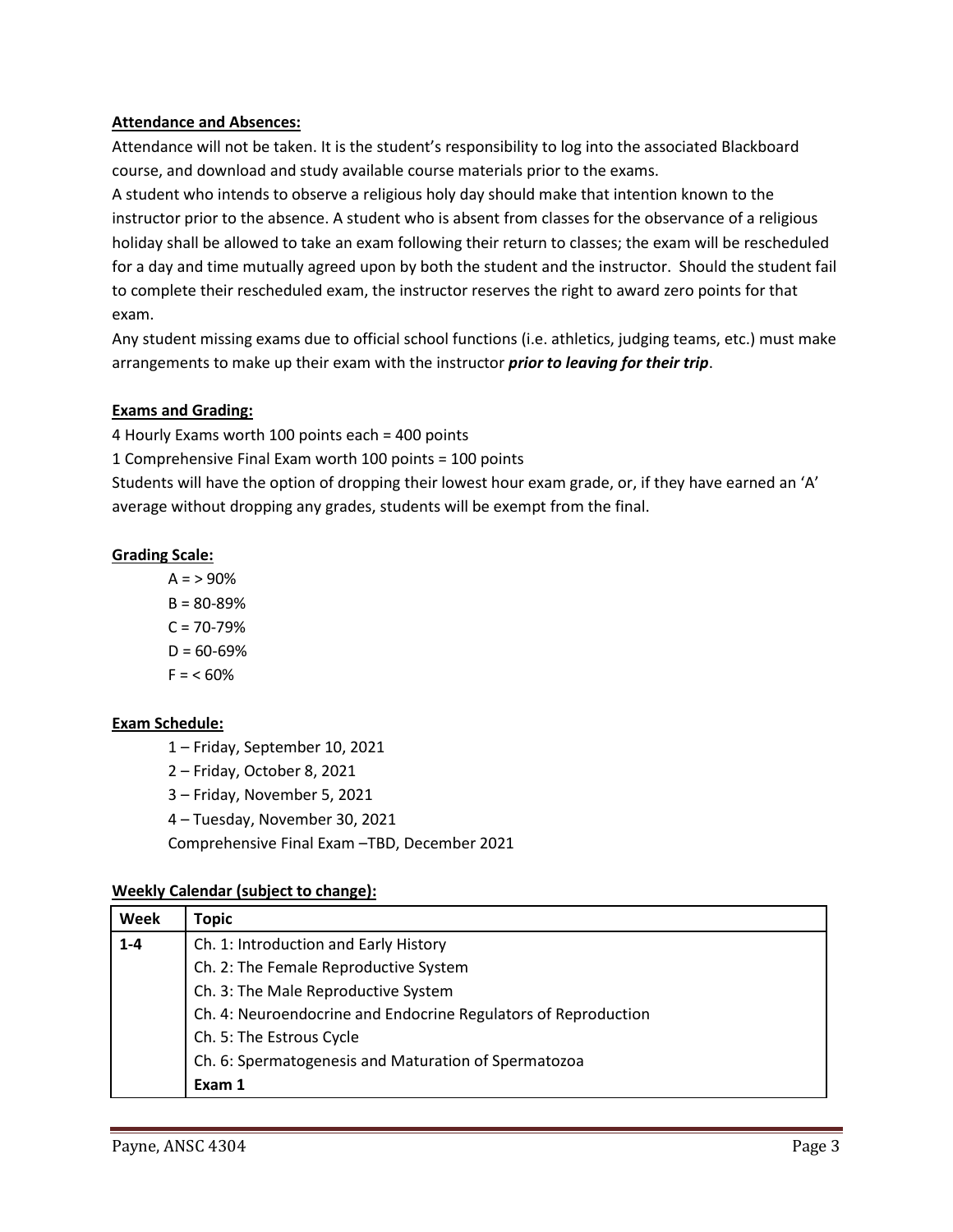| $5 - 8$  | Ch. 7: Mating Behavior                                                                  |
|----------|-----------------------------------------------------------------------------------------|
|          | Ch. 8: Ovigenesis and Fertilization                                                     |
|          | Ch. 9: Gestation                                                                        |
|          | Ch. 10: Parturition and Postpartum Recovery                                             |
|          | Ch. 11: Lactation                                                                       |
|          | Exam 2                                                                                  |
| $9 - 12$ | Ch. 12: Introduction and History of Artificial Insemination                             |
|          | Ch. 13: Semen Collection                                                                |
|          | Ch. 14: Semen and Its Components                                                        |
|          | Ch. 15: Semen Evaluation                                                                |
|          | Ch. 16: Semen Processing, Storage, and Handling                                         |
|          | Ch. 17: Insemination Techniques                                                         |
|          | Exam <sub>3</sub>                                                                       |
| 13-16    | Ch. 18: Synchronization of Estrus and Superovulation with Embryo Transfer               |
|          | Ch. 19: Reproductive Biotechnology                                                      |
|          | Ch. 20: Reproductive Management                                                         |
|          | Ch. 21: Pregnancy Diagnosis                                                             |
|          | Ch. 24: Anatomical and Inherited Causes of Reproductive Failure                         |
|          | Ch. 25: Physiological, Toxicological, and Psychologlical Causes of Reproductive Failure |
|          | Ch. 26: Infectious Diseases Tha Cuase Reproductive Failure                              |
|          | Exam 4                                                                                  |
|          | <b>Comprehensive Final Exam</b>                                                         |

## **Accommodations:**

It is the policy of Sul Ross State University to provide reasonable accommodations to students with disabilities. If you would like to seek any accommodations for this course, please contact the Counseling and Accessibility Services Office (Ferguson Hall 112; phone: (432) 837-8203) as soon as possible to ensure that such accommodations are implemented in a timely fashion. Office hours for Counseling and Accessibility Services Office: M-F 8:00 AM to 12:00 PM and 1:00 PM to 5:00 PM.

## **Academic Integrity:**

Keep in mind that your integrity and reputation is among the few characteristics that you solely control. It takes consistent effort to build and maintain a good reputation, but very little to destroy it. Some aspects of academic integrity, such as cheating, are easy to understand. In this class, cheating will result in a score of 0 points on any exam. Should a repeat of the event occur, steps will be taken to have that person dropped from the class and receive a failing grade for the course. In other cases, such as group projects, the lines of integrity may seem blurred. If you ever have a question about what is, or what is not acceptable, ask the instructor.

For more details on this matter, please reference the "Academic Honesty" tab on the *Undergraduate Academic Regulations* page of the University's website.